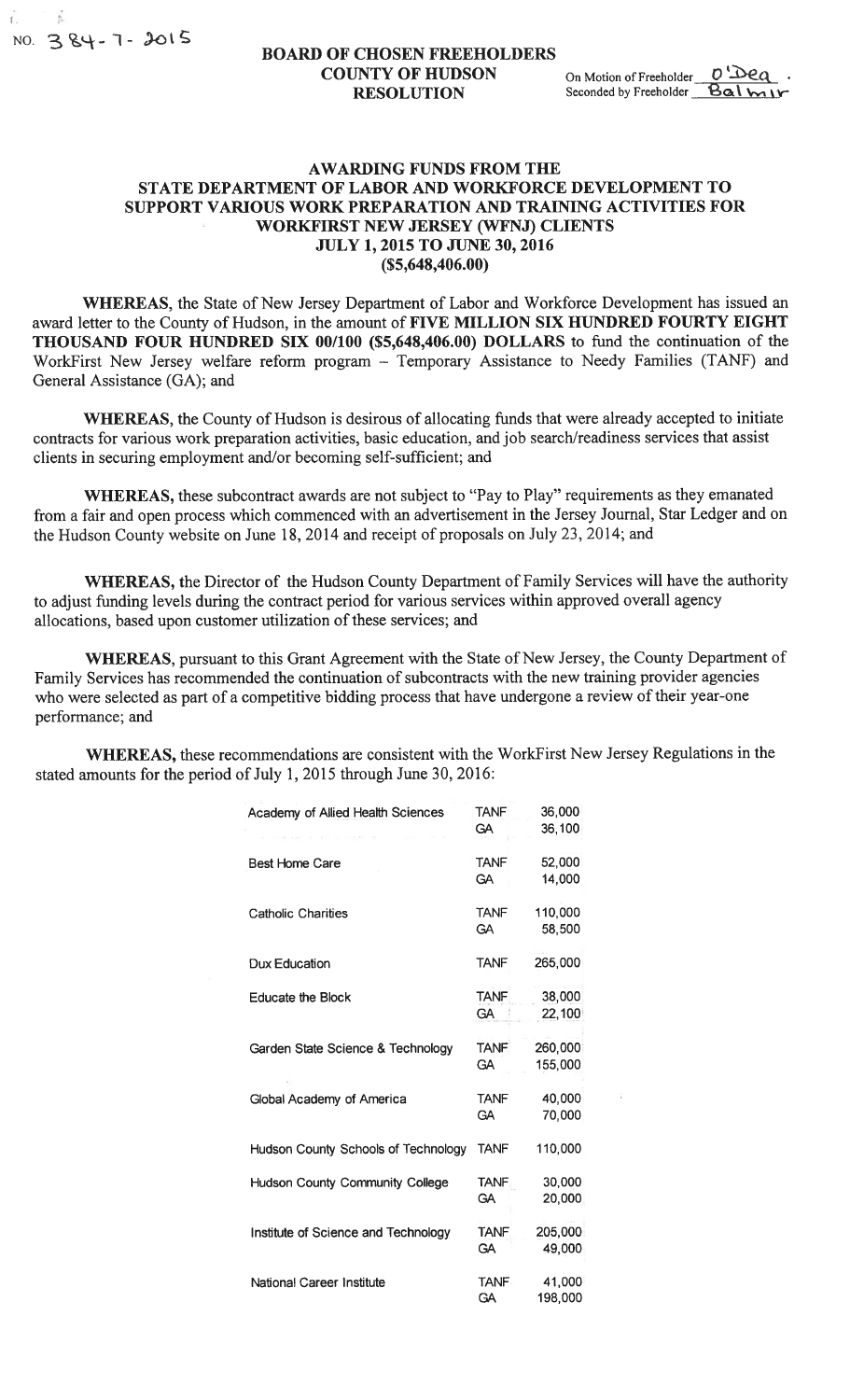## BOARD OF CHOSEN FREEHOLDERS COUNTY OF HUDSON **RESOLUTION**

Page 2 On Motion of Freeholder \_ Seconded by Freeholder

| Pro Data                             | <b>TANF</b>  | 38,000     |
|--------------------------------------|--------------|------------|
|                                      | <b>GA</b>    | 28,000     |
| <b>Starting Points</b>               | <b>TANF</b>  | 60,000     |
|                                      |              |            |
| <b>Suits for Success</b>             | <b>TANF</b>  | 41,000     |
|                                      | <b>GA</b>    | 36,000     |
| <b>Needs Based</b>                   | <b>TANF</b>  | 80,000     |
| <b>Needs Based</b>                   | <b>GA</b>    | 30,000     |
| Urban League                         | TANF.        | 60,000     |
|                                      | GA.          | 20,500     |
| Urban Renewal Corp                   | <b>TANF</b>  | 11,000     |
|                                      | <b>GA</b>    | 16,000     |
| <b>Women Rising</b>                  | <b>TANF</b>  | 49,000     |
|                                      |              |            |
| <b>Workforce Advantage</b>           | <b>TANF</b>  | 334,000    |
|                                      | <b>GA</b>    | 21,000     |
| <b>World Wide Educating Services</b> | <b>TANF</b>  | $-425,000$ |
|                                      | <b>GA</b>    | 125,000    |
| <b>Total Vendors</b>                 |              | 3,184,200  |
| <b>Department of Family Services</b> |              |            |
| Administration                       | <b>TANF</b>  | 392,559    |
|                                      | <b>GA</b>    | 125,446    |
| <b>CWEP Unit</b>                     | <b>TANF:</b> | 406,401    |
|                                      | <b>GA</b>    | 91,402     |
| <b>Case Management</b>               | <b>TANF</b>  | 639,849    |
|                                      | GA           | 258,000    |
| EEI                                  |              | 110,316    |
| Verification                         |              | 134,190    |
| Summer Youth                         |              | 208,043    |
| <b>CAVP</b>                          |              | 98,000     |
| <b>Total DFS</b>                     |              | 2,464,206  |
| <b>Total All</b>                     |              | 5,648,406  |

WHEREAS, the Director of Finance and Administration has certified in writing that funds are available for this purpose in Account No. 02-213-40-740-15.

NOW, THEREFORE, BE IT RESOLVED by the Board of Chosen Freeholders of the County of Hudson that:

- 1. The aforesaid recitals are incorporated herein as though fully set forth at length.
- 2. The Board hereby authorizes the County Executive, Thomas A. DeGise or County Administrator, Abraham Antun or Deputy County Administrator, Laurie Cotter of their lawfully appointed designee to execute any and all documents and take any and all actions necessary to complete and realize the intent and purpose of this resolution.
- 3. The Board hereby accepts funds from the New Jersey Department of of Labor and Workforce Development for the above described services.
- 4. The resolution shall be effective immediately.

Ř